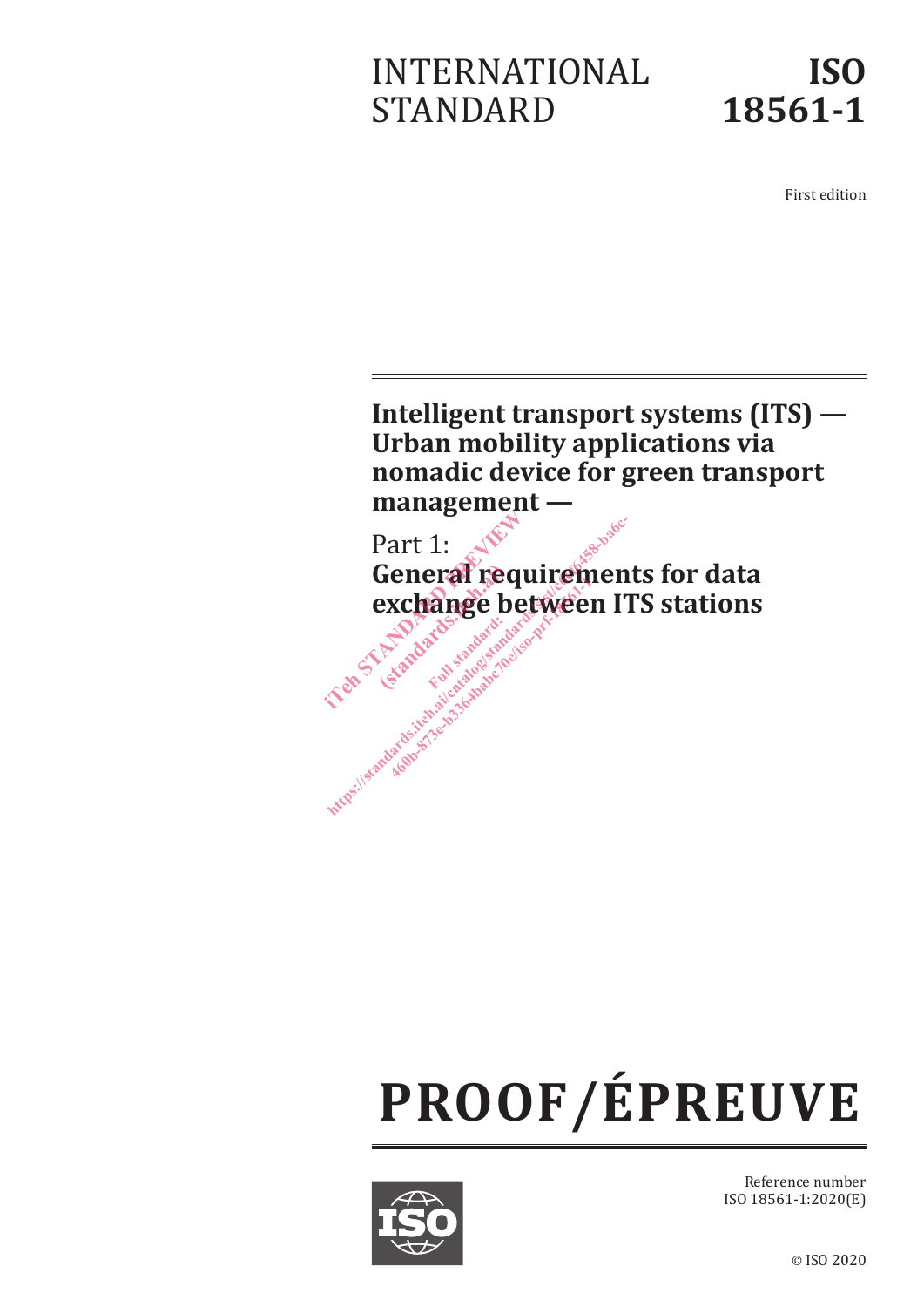



#### **COPYRIGHT PROTECTED DOCUMENT**

#### © ISO 2020

All rights reserved. Unless otherwise specified, or required in the context of its implementation, no part of this publication may be reproduced or utilized otherwise in any form or by any means, electronic or mechanical, including photocopying, or posting on the internet or an intranet, without prior written permission. Permission can be requested from either ISO at the address below or ISO's member body in the country of the requester.

ISO copyright office CP 401 • Ch. de Blandonnet 8 CH-1214 Vernier, Geneva Phone: +41 22 749 01 11 Email: copyright@iso.org Website: www.iso.org

Published in Switzerland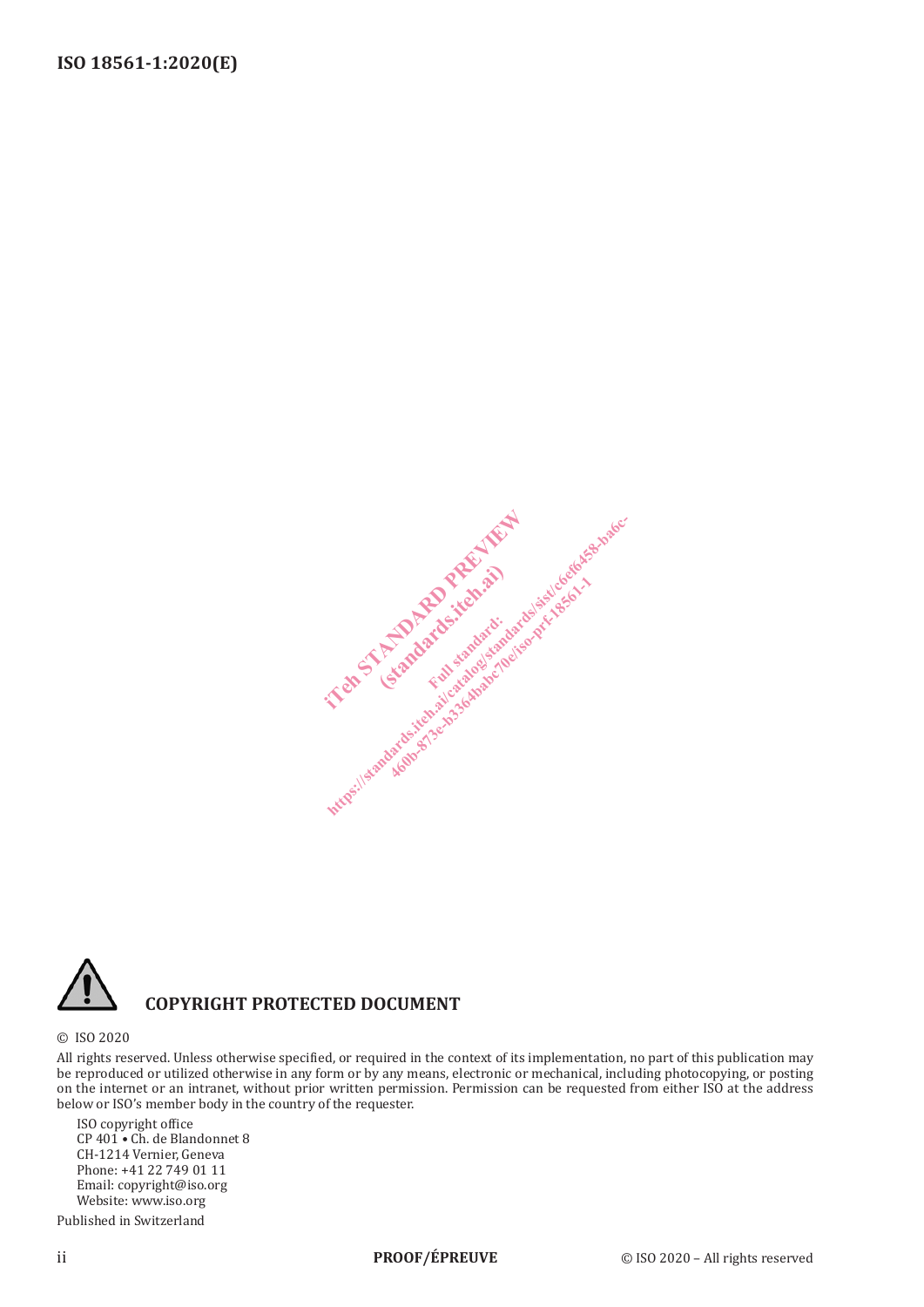Page

## **Contents**

| 1 |            |                                  |  |
|---|------------|----------------------------------|--|
| 2 |            |                                  |  |
| 3 | 3.1<br>3.2 |                                  |  |
| 4 |            | Document overview and structure  |  |
| 5 | 5.1<br>5.2 | 5.1.1<br>5.1.2<br>5.1.3<br>5.1.4 |  |
| 6 |            | 6.2.2<br>6.2.3<br>6.2.4          |  |
|   |            |                                  |  |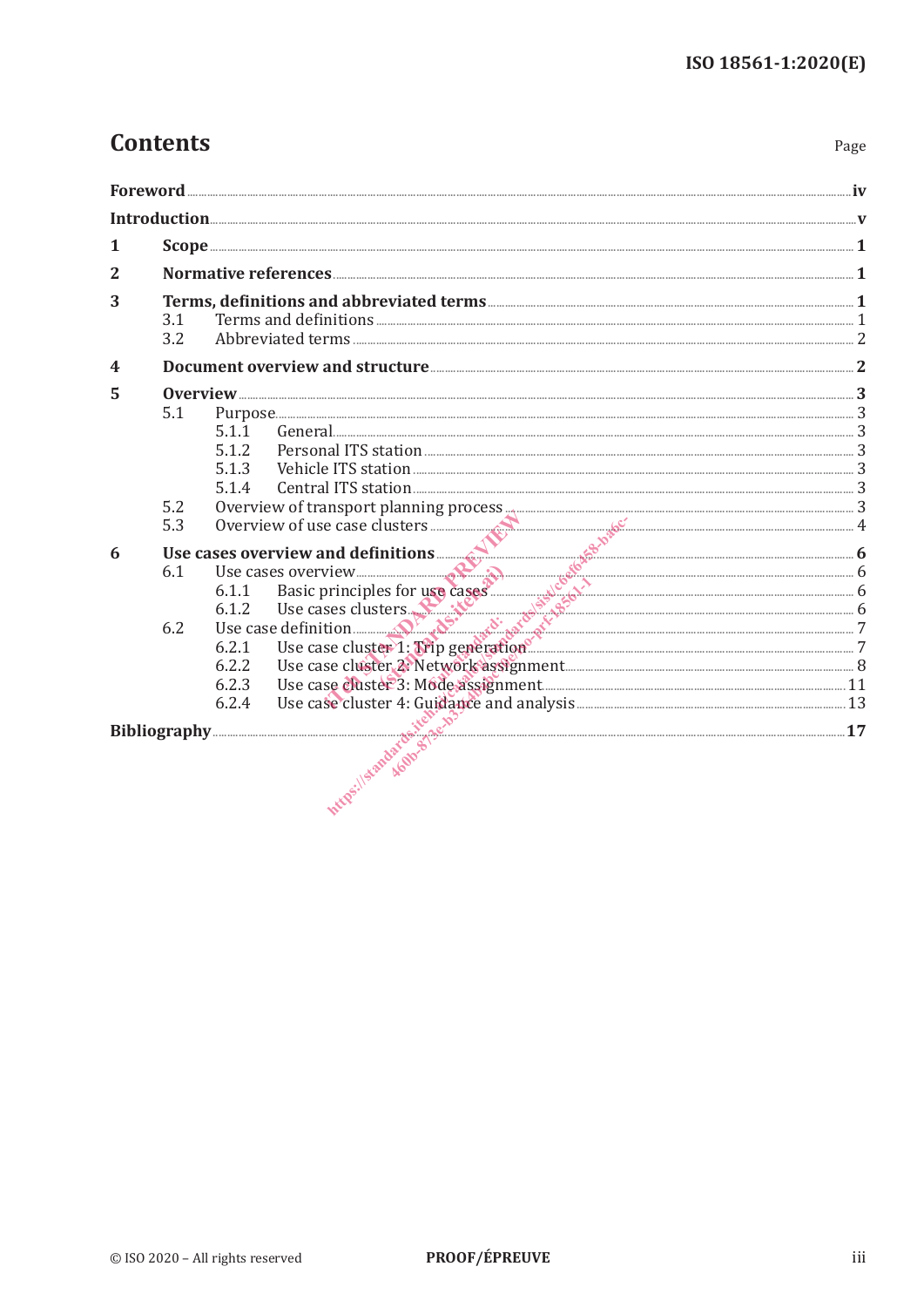## **Foreword**

ISO (the International Organization for Standardization) is a worldwide federation of national standards bodies (ISO member bodies). The work of preparing International Standards is normally carried out through ISO technical committees. Each member body interested in a subject for which a technical committee has been established has the right to be represented on that committee. International organizations, governmental and non-governmental, in liaison with ISO, also take part in the work. ISO collaborates closely with the International Electrotechnical Commission (IEC) on all matters of electrotechnical standardization.

The procedures used to develop this document and those intended for its further maintenance are described in the ISO/IEC Directives, Part 1. In particular, the different approval criteria needed for the different types of ISO documents should be noted. This document was drafted in accordance with the editorial rules of the ISO/IEC Directives, Part 2 (see www.iso.org/directives).

Attention is drawn to the possibility that some of the elements of this document may be the subject of patent rights. ISO shall not be held responsible for identifying any or all such patent rights. Details of any patent rights identified during the development of the document will be in the Introduction and/or on the ISO list of patent declarations received (see www.iso.org/patents).

Any trade name used in this document is information given for the convenience of users and does not constitute an endorsement.

For an explanation of the voluntary nature of standards, the meaning of ISO specific terms and expressions related to conformity assessment, as well as information about ISO's adherence to the World Trade Organization (WTO) principles in the Technical Barriers to Trade (TBT), see www.iso.org/<br>iso/foreword.html. iso/foreword.html. ent is information given for the<br>ry nature of standards, the m<br>assessment, as well as information<br>inciples in the Fechnical Barrier<br>hnical Committee JSO/TC-204, In<br>ries can be found on the ISO web re of standards, the<br>standard as in the Technical Base<br>in the Technical Base<br>Committee ISO/TCC<br>performance ISO/TCC Find is information given the technical convenient as well as information about<br>inciples in the Fechhical Barriers to Trade<br>inical Committee JSO TC-204, Intelligent<br>ries can be found on the ISO website.<br>cument should be d ent, as well as information<br>in the Fechnical Barriers to 1<br>immuttee 180/176204, Intelli<br>pe found on the ISO website.<br>should be directed to the use<br>at www.iso.org/members.h

This document was prepared by Technical Committee ISO/TC *204,* Intelligent transport systems*.*

A list of all parts in the ISO 18561 series can be found on the ISO website.

Any feedback or questions on this document should be directed to the user's national standards body. A complete listing of these bodies can be found at www.iso.org/members.html.<br> $\frac{1}{2}$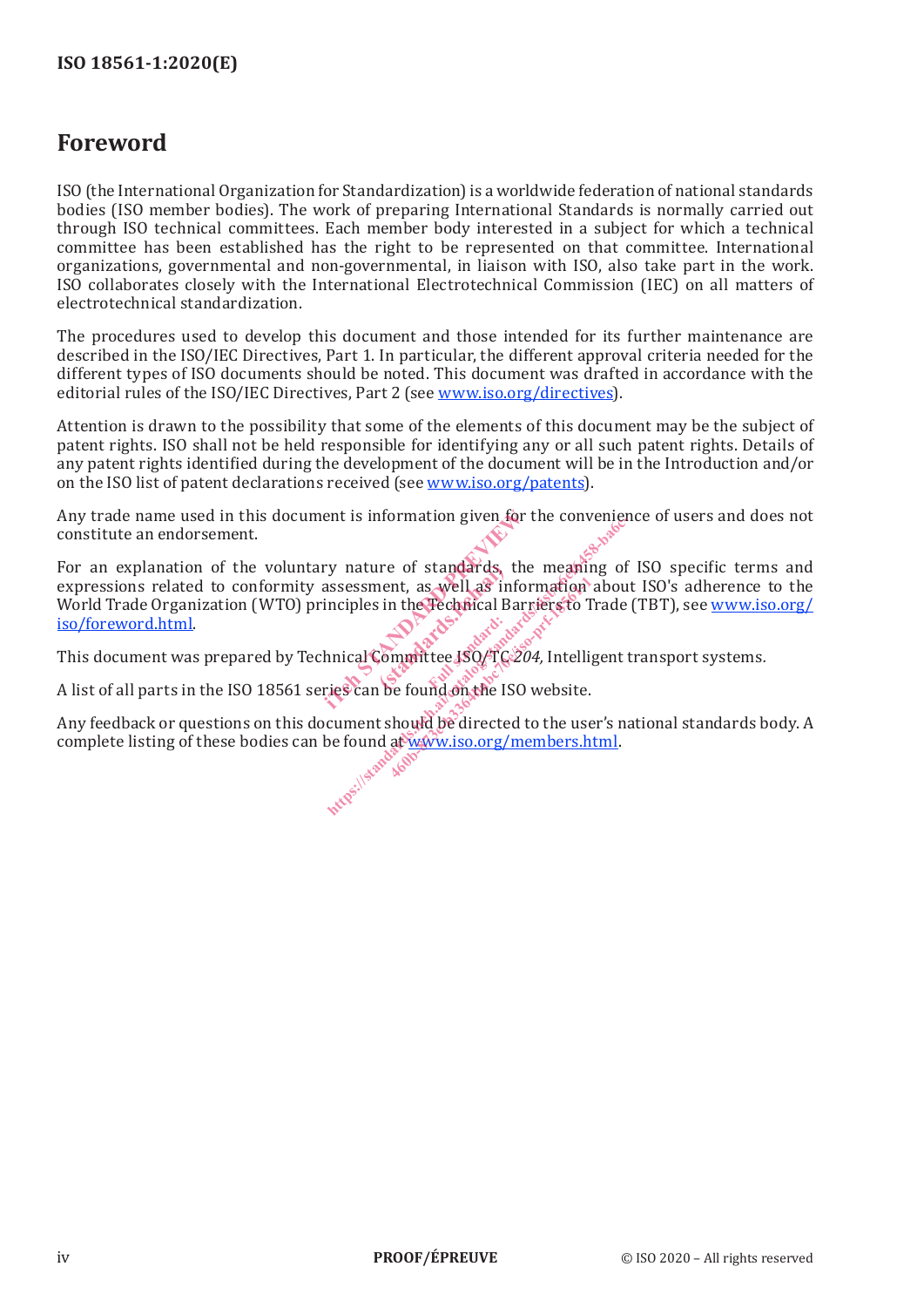## **Introduction**

The ISO 18561 series is intended to facilitate the development, promotion and standardization of the use of nomadic and portable devices to support intelligent transport systems (ITS) service provision and multimedia use, such as passenger information, automotive information, driver advisory and warning systems and entertainment system interfaces to ITS service providers and motor vehicle communication networks.

This document provides the application and specification for standardizing transportation management as a form of ITS in urban transportation networks to improve eco-mobility and sustainability. This document fosters the introduction of multimedia and telematics nomadic devices in the public transport and automotive world. These ITS technologies can increase operational efficiencies and unlock enhanced transportation safety and eco-mobility applications.

Via nomadic devices, the urban mobility applications build on existing transportation planning processes, including trip generation, trip distribution and modal choices with respect to extended measures of effectiveness (MOE) in transportation models, such as time effectiveness, cost effectiveness and green(eco) effectiveness.

In this document, the nomadic device is presented as a personal ITS station in order to communicate with the other stations, including vehicle, roadway infrastructures and centres for defining the requirements for interfaces between the stations in urban mobility applications to accommodate the specific needs of eco-mobility in a smart city.

cluding vehicle, roadway infrainded that the stations in urban r<br>between the stations in urban r<br>in a smart city.<br>The property of the stationard stationary of the stationary of the stationary of the stationary of the stati **Kandards.iteh.ai)**<br>Grandards.iteh.ai https://standards.iteh.ai/catalogistics.iteh.ai/catalogistics.iteh.ai/catalogistics.iteh.ai/catalogistics.iteh.ai/catalogistics.iteh.ai/catalogistics.iteh.ai/catalogistics.iteh.ai/catalogistics.iteh.ai/catalogistics.iteh.a Reformation of the state of the state of the state of the state of the state of the state of the state of the state of the state of the state of the state of the state of the state of the state of the state of the state of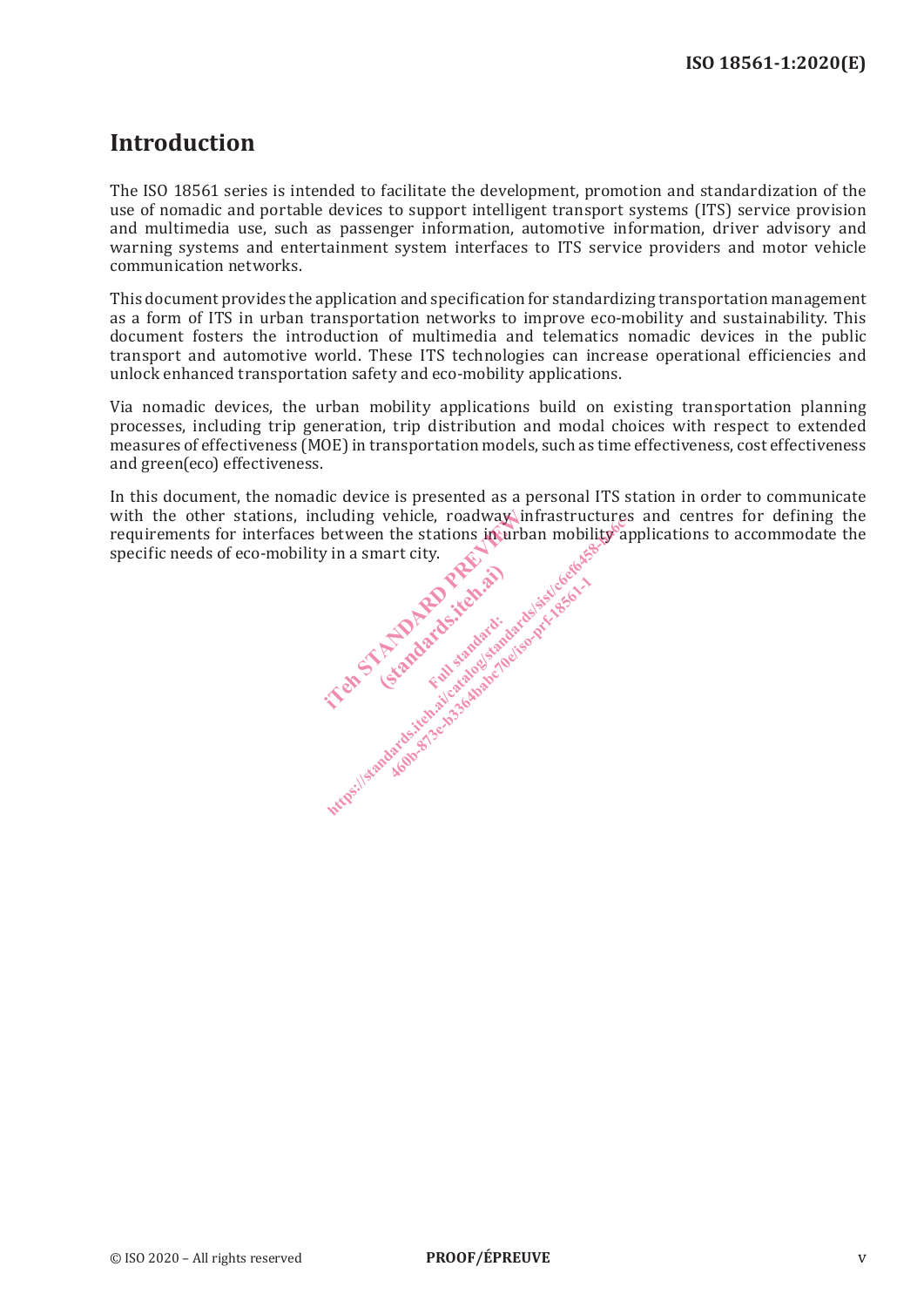Interest is an address to the test of the state of the design of the state of the state of the state of the state of the state of the state of the state of the state of the state of the state of the state of the state of t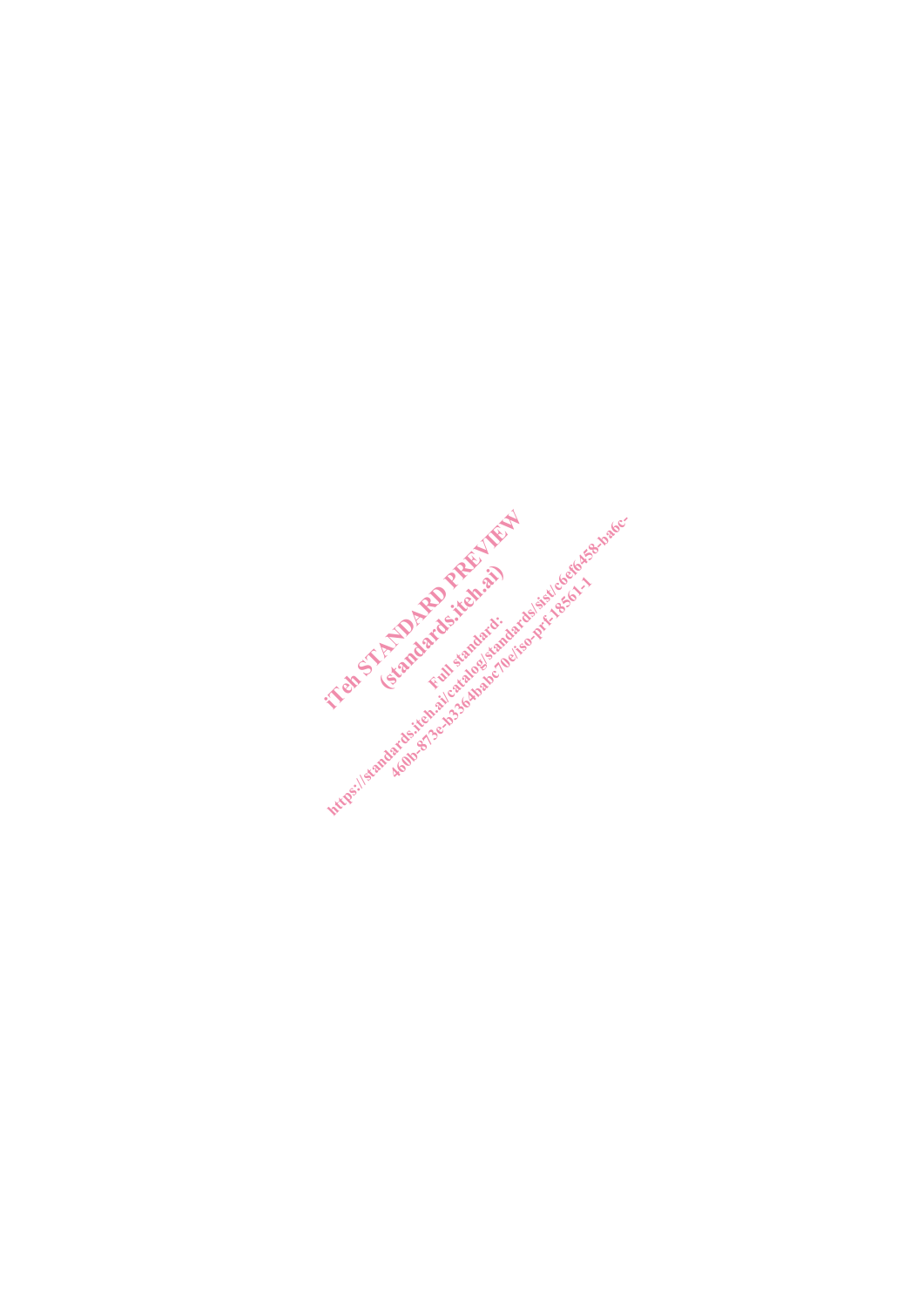## **Intelligent transport systems (ITS) — Urban mobility applications via nomadic device for green transport management —**

## Part 1: **General requirements for data exchange between ITS stations**

### **1 Scope**

This document gives guidelines for providing mobility information according to user preference on demand, utilizing a variety of existing applications on nomadic devices related to different means of transport. This document defines an integrated mobility information platform as a service methodology to be integrated with a variety of mobile apps with respect to different transport modes.

This document defines the following urban mobility applications.

- guidance documents to facilitate the practical implementation of identified standards in the transportation planning process, including related use cases;
- $-$  provision of urban mobility information integrated with a variety of mobile apps on nomadic devices by multiple transport modes for collecting trip production and attraction data; ty of mobile apps with respect to<br>llowing urban mobility applicati<br>facilitate the practical implem<br>process, including related use cal<br>ity information integrated with a<br>odes for collecting trip production<br>on time effectiven the the practical implements,<br>it is including related use cases;<br>mation integrated with a variabilities in a variability<br>collecting trip production and<br>effectiveness; cost effective<br>inations; rintegrated bowing urban mobility applications.<sup>83</sup><br>facilitate the practical implementation<br>process, including related use cases;<br>ty information integrated with a variety of<br>des for collecting trip production and att.<br>on time effectiv
- modal choice data based on time effectiveness, cost effectiveness, and eco-effectiveness in the trip distribution from origins to destinations.

#### **2 Normative references**

There are no normative references in this document.

#### **3 Terms, definitions and abbreviated terms**

#### **3.1 Terms and definitions**

For the purposes of this document, the following terms and definitions apply.

ISO and IEC maintain terminological databases for use in standardization at the following addresses:

- ISO Online browsing platform: available at https://www.iso.org/obp
- IEC Electropedia: available at http://www.electropedia.org/

#### **3.1.1 nomadic device**

#### **ND**

implementation of a *personal ITS station* (3.1.2) which provides communication connectivity via equipment such as cellular telephones, mobile wireless broadband (WIMAX, HC-SDMA, etc.) or WiFi, and includes short range links, such as Bluetooth or Zigbee to connect portable devices to the motor vehicle communications system network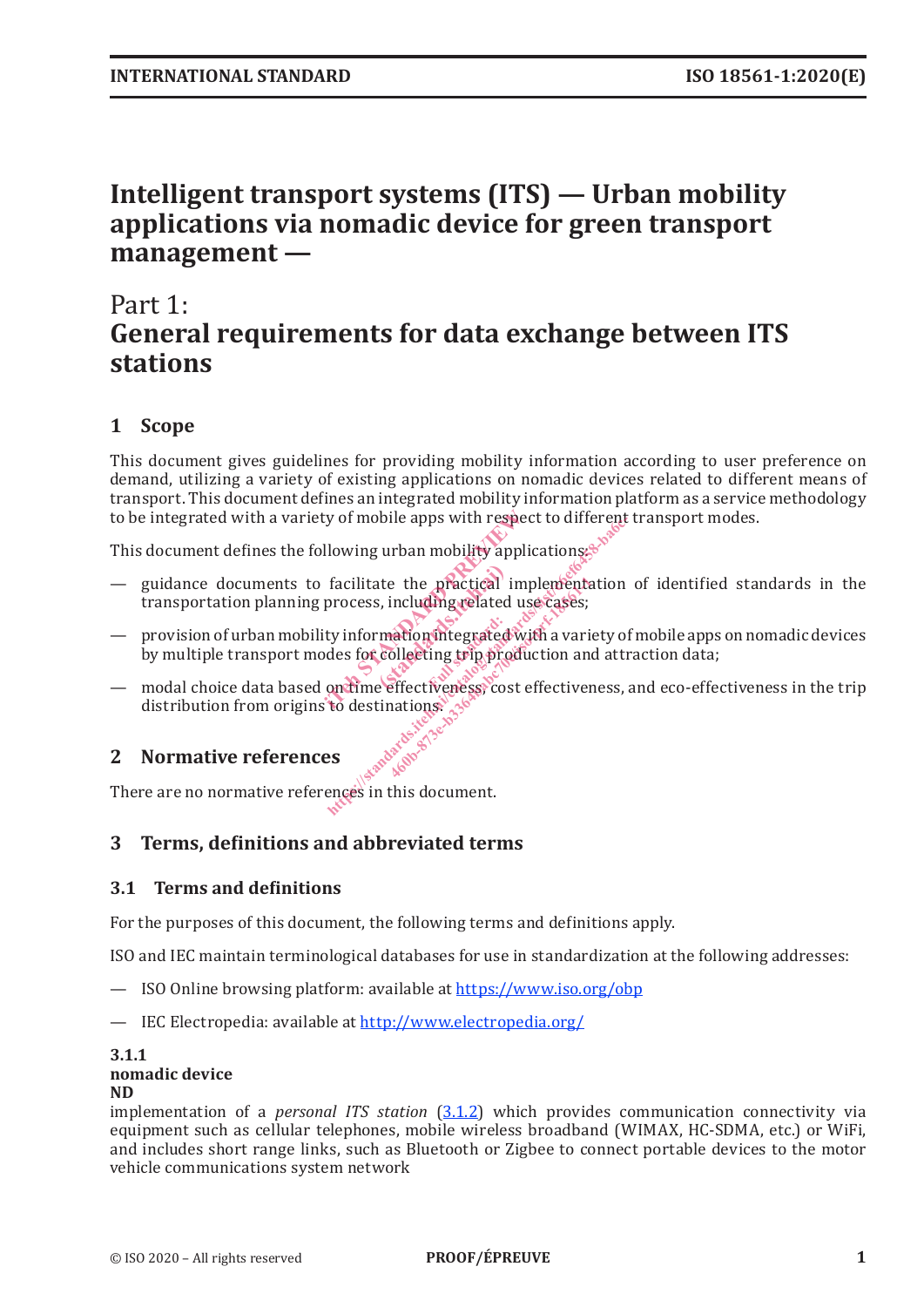#### **3.1.2 personal ITS station P-ITS-S**

implementation of an ITS station in a personal ITS subsystem

#### **3.1.3 roadside ITS station R-ITS-S**

system installed at the road side that receives and processes vehicular and pedestrian information within a certain zone and determines the situation in order to provide safety warnings and parking guidance to vehicles and pedestrians

**3.1.4 green ITS G-ITS**

a new-concept transportation system, expected to arise following the paradigm shift towards ecofriendly, low-carbon green growth in the transportation sector, as global policies

(standards.iteh.ai)

KdS. andardi

#### **3.1.5**

#### **eco-mobility**

ecological transport systems and services based on eco-vehicles and their related facilities is a started the started of the Milleton of the Milleton of the Milleton of the Milleton of the Milleton of the

#### **3.1.6**

#### **central ITS station**

ITS station assuming a central role

#### **3.2 Abbreviated terms**

WiFi wireless fidelity

WIMAX worldwide interoperability for microwave access with<sup>s://standards.item.com/standards.item.com/sist/c6ef6458-ba6c-<br>industrial developments.item.com/sist/c6ef6458-ba6c-<br>ility for microwave access<br>vision.multiple access</sup> Wardstrandstrandstrands

HC-SDMA high capacity spatial division multiple access

OD origin - destination

#### **4 Document overview and structure**

The ISO 18561 series provides details of all documents and references required to support the application of conventional transportation planning processes in transportation management with respect to eco-effective measures to improve urban mobility by utilizing the data collected by NDs. The ISO 18561 series is comprised of the following documents.

— Part 1 (this document): General requirements for data exchange between ITS stations

This part specifies the general requirements of data exchanges between ITS stations collected by NDs in urban mobility applications based on the structure along with the use cases definition and common set of resources (definitions, references) in green transportation management.

Part  $2^{1}$ : Trip and modal choice applications and specification

This part specifies all technical requirements related to the trip and modal choice applications for the transportation planning process in green transportation management utilizing NDs to be used on the personal ITS station and to be interfaced with a central ITS station, vehicle ITS station and roadside ITS station.

<sup>1)</sup> Under preparation. Stage at the time of publication: ISO/CD 18561-2:2020.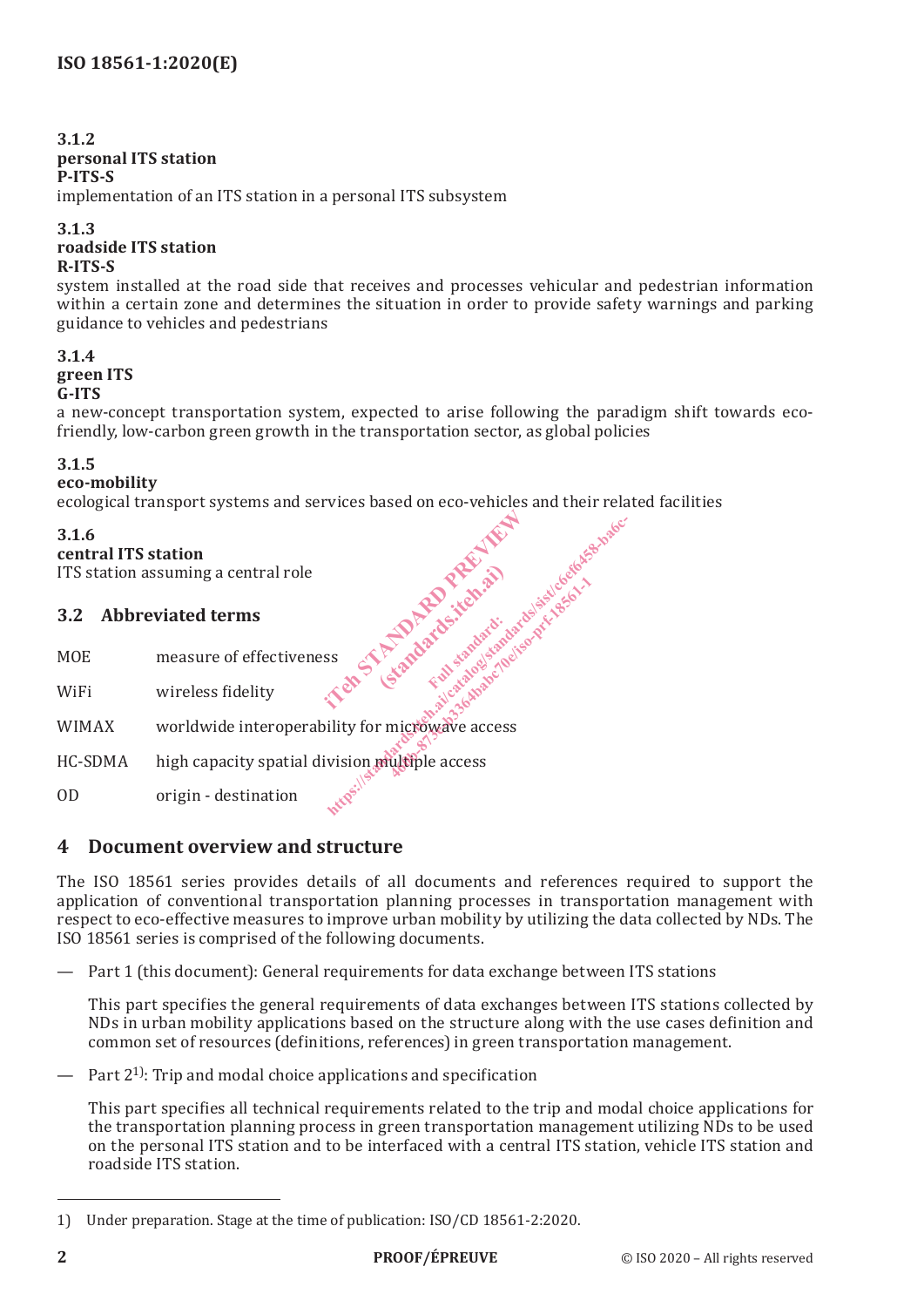$\mu$  Part 3<sup>2</sup>): Mobility integration service applications using hybrid V2X

This part specifies not only the mobility-as-a-service applications functioning in connection with multiple transportation modes, but also the safety enhancement services using hybrid V2X including dedicated short range communication (DSRC) and cellular V2X.

#### **5 Overview**

#### **5.1 Purpose**

#### **5.1.1 General**

This document addresses two major areas:

- identifying the method for describing the general information for all subjects and use cases related to green transport management services according to the transportation planning process in urban mobility utilizing NDs; and
- identifying the general requirements of data exchanges utilizing NDs as the personal ITS station interfaced with the central ITS station, vehicle ITS station, and roadside ITS station.

#### **5.1.2 Personal ITS station**

Smart mobility services on demand by the user preference to be an integrated app on mobile devices utilizing personalized data with respect to trip distance, trip schedule, personal eco mileages, weather, etc. by means of different transport modes.  $\delta^2$  ,  $\delta^3$  ,  $\delta^3$  ,  $\delta^4$  ,  $\delta^5$  ,  $\delta^6$  ,  $\delta^6$  ,  $\delta^7$  , etc. by means of different transport modes. Vehicle information to be utilized by users as a mobility service, which includes electric passenger vehicle information to be utilized by users as a mobility service, which includes electric passenger by the user prefer

#### **5.1.3 Vehicle ITS station**

vehicles, public transport with bus and/or metro, shared mobility with car sharing, ride sharing, bike sharing, etc. emand by the user preference to be an inth respect to thin distance, trip schedule,<br>isport modes.<br>isport modes.<br>itized by users as a mobility service, which has and/or metro, shared mobility with<br>services to be provided to y the user preference to be<br>cct to trip distance, trip sche<br>odes.<br>examples and species of the scheme of the scheme of the species of the<br>start of the species of the set of the species of the species of the species of the s

#### **5.1.4 Central ITS station**

Transportation management services to be provided to users as a variety of service apps on mobile devices by national authorities, local municipalities and/or private companies for eco-mobility management and information such as carbon free zones, electric vehicles, etc.

#### **5.2 Overview of transport planning process**

Conceptual aspects of the general process for four step transportation planning and modelling are illustrated in Figure 1.

<sup>2)</sup> Under preparation. Stage at the time of publication: ISO/PWI 18561-3:2020.